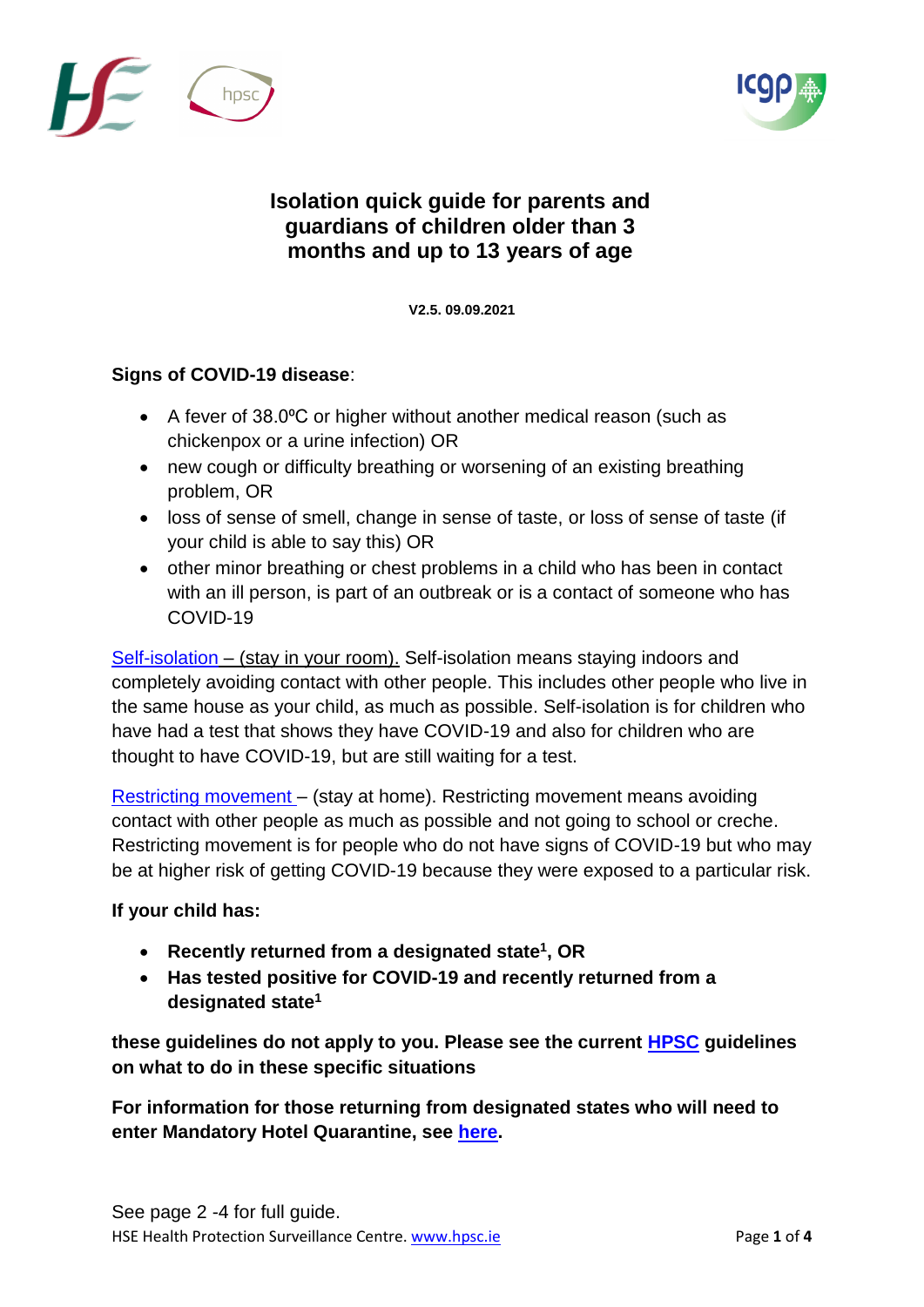|                | <b>Situation</b>                                                                                                                                                                                                                                                | <b>Actions for child</b>                                                                                                                                                                                                                                                                                              | <b>Actions for others</b><br>minding or living with<br>the child                                                                                                                                                                                                                                                                                                                |
|----------------|-----------------------------------------------------------------------------------------------------------------------------------------------------------------------------------------------------------------------------------------------------------------|-----------------------------------------------------------------------------------------------------------------------------------------------------------------------------------------------------------------------------------------------------------------------------------------------------------------------|---------------------------------------------------------------------------------------------------------------------------------------------------------------------------------------------------------------------------------------------------------------------------------------------------------------------------------------------------------------------------------|
| 1              | Positive COVID-19 test                                                                                                                                                                                                                                          | Your child needs to self-isolate for<br>10 full days from when the signs of<br>COVID-19 started, with no fever for<br>the last 5 days<br>If your child does not have signs of<br>COVID-19, they must self-isolate for<br>10 full days, starting from the date<br>of the test.                                         | Close contacts must restrict<br>their movements for 14<br>days after last contact with<br>case <sup>3</sup> . Close contacts will be<br>tested on Day 0 and Day 10<br>after last contact with the<br>case. If the test result on<br>Day 10 is "Negative/Not<br>Detected" and the close<br>contact has no symptoms of<br>COVID-19, they can stop<br>restricting their movements. |
| $\overline{2}$ | A child with signs of COVID-19 disease<br>waiting for a COVID-19 test or test result.<br>Sometimes the GP may say that results<br>need to be repeated to be sure if the<br>child has COVID-19 or not. This section<br>applies for those in this situation also. | Your child needs to self-isolate,<br>including from other people in the<br>house if possible, while waiting for<br>the COVID-19 test result                                                                                                                                                                           | Household contacts <sup>2</sup> of the<br>child must restrict their<br>movements while waiting<br>for the COVID-19 test result,<br>or until the child has been<br>told that their illness is not<br>from COVID-19.                                                                                                                                                              |
| 3              | A child with signs of COVID-19 disease<br>and a "Negative/Not Detected" COVID-19<br>test result                                                                                                                                                                 | Children can return to school or<br>crèche when the family have<br>followed all medical and public<br>health guidance they have received<br>with respect to exclusion of the<br>child from childcare and<br>educational settings and there is no<br>reason to believe that they have an<br>infectious disease         | There is no need for close<br>contacts or household<br>contacts <sup>2</sup> of the child to<br>restrict their movements<br>any more.                                                                                                                                                                                                                                           |
| 4              | A child with signs of illness that may be<br>COVID-19, who is waiting for a doctor to<br>assess their illness and decide if a COVID-<br>19 test is needed.                                                                                                      | Your child needs to self-isolate until<br>they have been assessed by a<br>doctor.                                                                                                                                                                                                                                     | Other people do not need to<br>restrict their movements<br>until the child has been<br>assessed by a doctor. If the<br>doctor decides the child<br>needs a COVID-19 test,<br>household contacts <sup>2</sup> of the<br>child need to restrict their<br>movements while waiting<br>for the COVID-19 test result<br>(follow advice in Row 2).                                     |
| 5              | A child with no signs of COVID-19 disease,<br>but they have been told they are a close<br>contact of someone with COVID-19.4                                                                                                                                    | Your child needs to restrict their<br>movements for 14 days. They will<br>be tested on Day 0 and Day 10 after<br>last contact with the case. If the test<br>result on Day 10 is "Negative/Not<br>Detected" and your child does not<br>have any symptoms of COVID-19,<br>they can stop restricting their<br>movements. | No restrictions unless your<br>child is a close contact of a<br>case who recently returned<br>from a high risk 'Category 2'<br>country <sup>1</sup> .                                                                                                                                                                                                                           |
| 6              | A child with no signs of COVID-19 disease,<br>but they have been told that they are a<br>close contact of someone with COVID-19 <sup>4</sup><br>, however the child has had COVID-19<br>infection themselves in the past 9<br>months.                           | If your child received a<br>positive result for COVID-<br>19 in the last 9 months and<br>they now have no<br>symptoms, your child does<br>not need to be tested or to<br>restrict movements.                                                                                                                          | No restrictions are required,<br>unless your child develops<br>symptoms.                                                                                                                                                                                                                                                                                                        |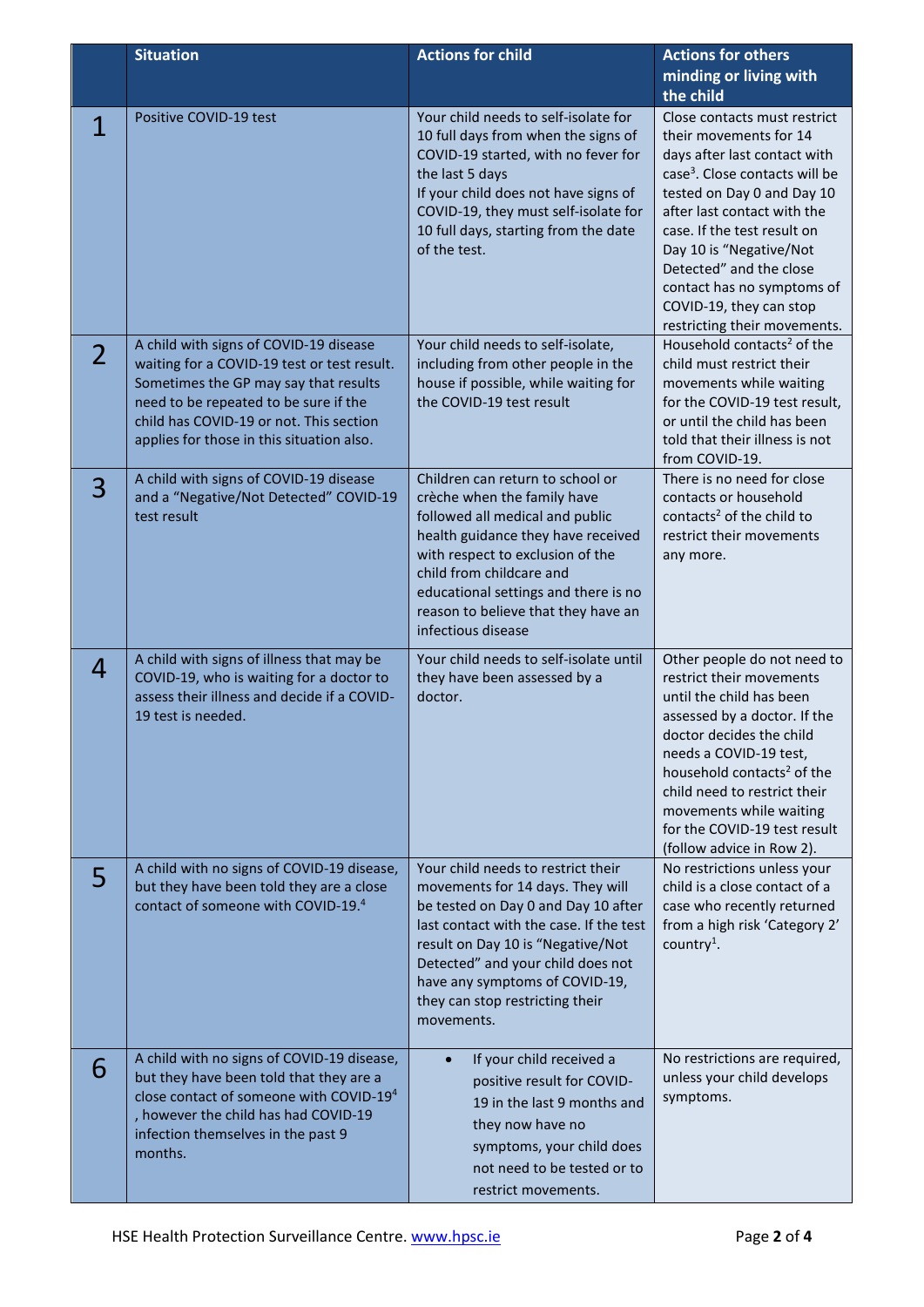|   |                                                        | If it is more than 9 months<br>$\bullet$                                  |                                                         |
|---|--------------------------------------------------------|---------------------------------------------------------------------------|---------------------------------------------------------|
|   |                                                        |                                                                           |                                                         |
|   |                                                        | since your child received a                                               |                                                         |
|   |                                                        | positive result for COVID-                                                |                                                         |
|   |                                                        | 19 and you have been told                                                 |                                                         |
|   |                                                        | that your child is a close                                                |                                                         |
|   |                                                        | contact of a COVID-19                                                     |                                                         |
|   |                                                        | case, but your child has no                                               |                                                         |
|   |                                                        | symptoms, your child                                                      |                                                         |
|   |                                                        | needs to restrict                                                         |                                                         |
|   |                                                        | movements and be tested                                                   |                                                         |
|   |                                                        | (follow advice in row 5).                                                 |                                                         |
|   |                                                        | If your child starts to                                                   |                                                         |
|   |                                                        | develop signs of COVID-19,                                                |                                                         |
|   |                                                        | they will need to self-                                                   |                                                         |
|   |                                                        | isolate and be tested for                                                 |                                                         |
|   |                                                        | COVID-19, even if it is less                                              |                                                         |
|   |                                                        | than 9 months since your                                                  |                                                         |
|   |                                                        | child was diagnosed with<br>COVID-19. (follow advice in                   |                                                         |
|   |                                                        | row $2)$                                                                  |                                                         |
|   | A child with a runny nose or other minor               | Your child should be assessed by a                                        | Household contacts <sup>2</sup> of the                  |
|   | signs of illness and 'off-form', no fever of           | doctor, and a COVID-19 test done if                                       | child must restrict their                               |
|   | 38.0°C or higher, no cough, no difficulty              | necessary. Your child needs to self-                                      | movements while waiting                                 |
|   | breathing.                                             | isolate until they have been                                              | for the child to be assessed                            |
|   | <b>AND</b>                                             | assessed by a doctor.                                                     | by a doctor. If the doctor                              |
|   | The child is a close contact of someone                | It is important to note that your                                         | thinks that the person does                             |
|   | who has COVID-19                                       | child will need to restrict their                                         | not have symptoms of                                    |
|   |                                                        | movements for 14 days if they are a                                       | COVID 19, household                                     |
|   |                                                        | close contact of someone with<br>COVID-19. They will be tested on         | contacts no longer need to<br>restrict movements.       |
|   |                                                        | Day 0 and Day 10 after last contact                                       |                                                         |
|   |                                                        | with the case. If the test result on                                      |                                                         |
|   |                                                        | Day 10 is "Negative/Not Detected"                                         |                                                         |
|   |                                                        | and your child does not have any                                          |                                                         |
|   |                                                        | symptoms of COVID-19, they can                                            |                                                         |
|   |                                                        | stop restricting their movements.                                         |                                                         |
|   |                                                        |                                                                           |                                                         |
| 8 | A child with a runny nose or other minor               | Your child and the ill person in the                                      | Household contacts <sup>2</sup> of the                  |
|   | signs of illness and 'off-form', no fever of           | house who is in contact with your                                         | child must restrict their                               |
|   | 38.0°C or higher, no cough, no difficulty<br>breathing | child should be assessed by a<br>doctor. A COVID-19 test may be           | movements while waiting<br>for the child to be assessed |
|   | <b>AND</b>                                             | done if needed, as the risk of                                            | by a doctor. Further                                    |
|   | is in contact with someone in the same                 | COVID-19 within a household                                               | restrictions may be needed                              |
|   | house who is ill with signs of COVID-19                | increases with each additional ill                                        | once the child has been                                 |
|   | disease                                                | household contact. Your child needs                                       | assessed. You can refer to                              |
|   |                                                        | to self-isolate until they have been                                      | the other rows in this guide                            |
|   |                                                        | assessed by a doctor.                                                     | for advice relevant to your                             |
|   |                                                        |                                                                           | situation.                                              |
| 9 | A child with a runny nose or other minor               | You should keep your child home                                           | No restrictions                                         |
|   | signs of illness and 'off-form', no fever of           | from school or childcare for 48                                           |                                                         |
|   | 38.0°C or higher, no cough, no difficulty              | hours. Monitor your child's illness                                       |                                                         |
|   | breathing<br><b>AND</b>                                | for any signs of getting worse, or for                                    |                                                         |
|   | NO contact with an ill person or recent                | any new signs of illness. If their<br>illness is not worsening, and there |                                                         |
|   | travel to another country                              | are no new signs of illness AND your                                      |                                                         |
|   |                                                        | child doesn't need paracetamol or                                         |                                                         |